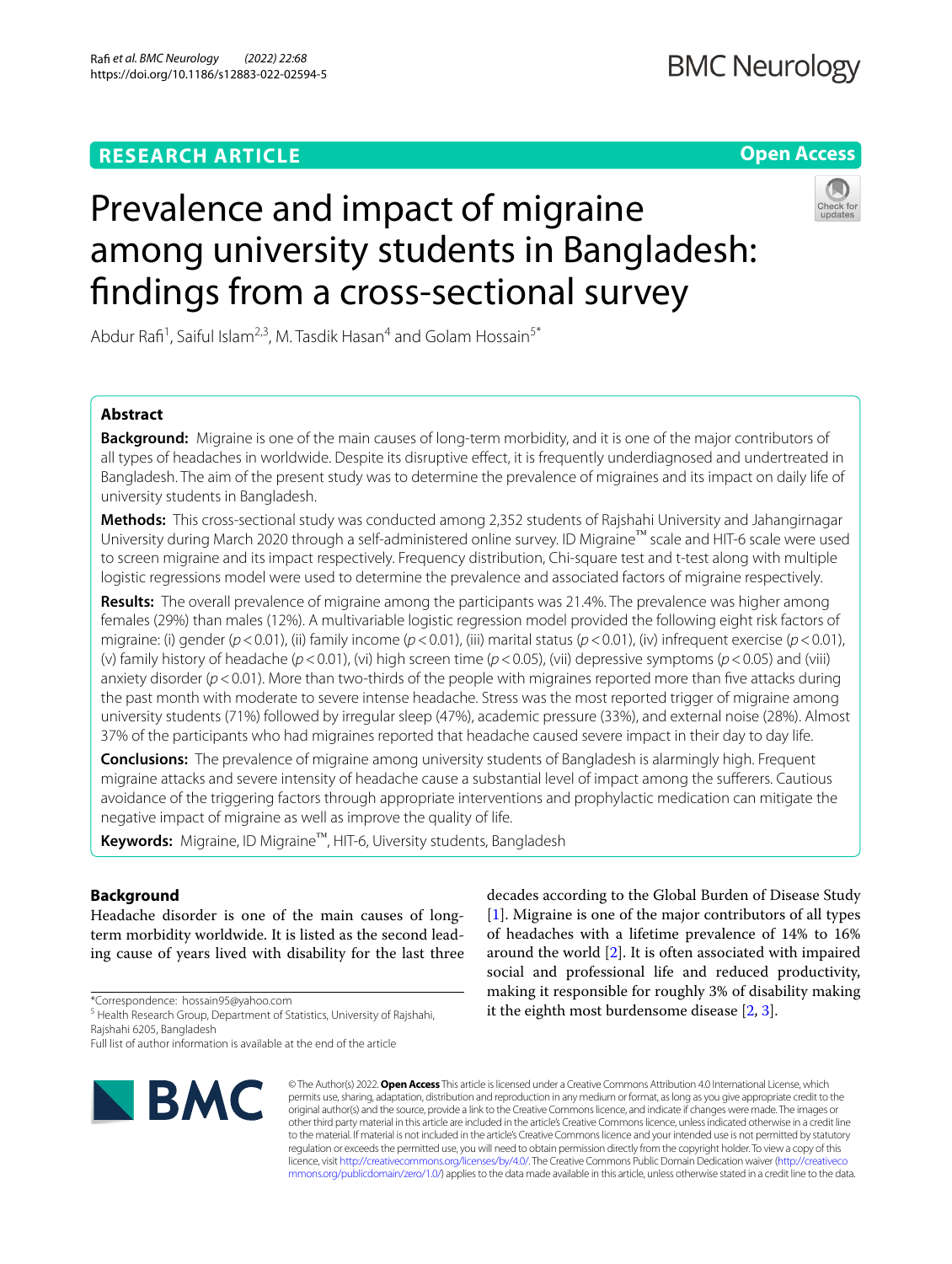A wide range of factors including stress, noise and sound, fatigue, fasting, sleep disorder, alcohol drinking, etc. are associated with the precipitation of migraine [\[4](#page-9-3)]. These triggering factors notably educational stress and irregular sleep are more prevalent among young adults compared to other age groups, especially university students, which have made them vulnerable to migraines. It is reported that almost 10–18% of university students suffer from migraine worldwide  $[5]$  $[5]$ . This high prevalence of migraine impairs the academic performance of the students and also decrease the quality of life of the suferers [[6,](#page-9-5) [7](#page-9-6)].

Regardless of its disruptive efect, migraine is frequently underdiagnosed and undertreated in Bangladesh. There is scarcity of evidence reporting the prevalence and efect of migraine among university students of Bangladesh. A study including a small sample reported that the prevalence of migraines as 17.4% among medical students sufering from irritable bowel syndrome [\[8](#page-9-7)]. However, the study did not evaluate the risk factors and the efect of migraine on their life events. University students are asset of a particular country, special attention is paid to university students considering their potential contribution to the nation. Due to their unique role in the country, it is important to understand the prevalence and identify the risk factors of migraine as well as its effect on their daily life for taking further preventive measures.

Therefore, the present study aims to determine the prevalence and risk factors of migraines among the university students of Bangladesh as well as the efect of this disease on their daily life.

### **Methods**

### **Study design and setting**

This was a cross-sectional study conducted among the two selected universities students (i.e., University of Rajshahi and Jahangirnagar University) during March 2020 through an online survey. The University of Rajshahi and Jahangirnagar University is the second and fourth largest universities in Bangladesh respectively, with students coming from the diferent parts of the country. A total number of 55,276 students are studying in these two universities (38,495 in University of Rajshahi, and 16,781 in Jahangirnagar University).

### **Sample size calculation and sampling method**

The sample size was calculated from the prevalence estimate using the formula:  $n = \frac{z^2 pq}{d^2}$ , where, n=number of the samples;  $z=1.96$  for  $95\%$  confidence interval (CI),  $p$ ="best guess" for prevalence and d=precision of the prevalence estimate. We did not fnd any existing data on the prevalence of migraine among the university students of Bangladesh. However, a previous study from the

neighboring country India reported the prevalence as 14.12% [[9](#page-9-8)], which was considered as p (best guess) value  $(p=0.1412)$  for calculating sample size for the present study, and the formula provided that 2337 sample would be the required size. Assuming a 10% non-response rate, a total of 2600 university students were approached. The convenient sampling method was used to include the participants in this study as those who had the social media id and personal relation with the recruited volunteers had the chances of enrollment in the study.

### **Data collection procedure**

A self-administered online survey form created in Google forms were used to collect data from the participants. The survey link was posted in a regular interval of one week in the internal social media groups of the university students and an open request was placed by the team of investigators to fll-up the form. Also, 20 volunteers from diferent departments of these universities were employed to circulate the survey link among their student networks, in addition to regular posting in the above-mentioned social media groups. They were instructed to be inclusive, open, and circulate it periodically for maximum reach. Login with email and providing student ID number was mandatory for limiting single response. Email addresses of the participants were collected upon proper clarifcation and informed consent for the reliability of the data. The study was conducted following the Checklist for Reporting Results of Internet ESurveys (CHERRIES) guidelines [[10](#page-9-9)].

### **Data collection instruments**

A self-developed questionnaire was used to collect information from patients. The survey questionnaire comprised of four parts: (i) socio-demographics, lifestyle and behavioral factors related data, (ii) headache-related data, (iii) impact of headache, if migraine was present using the Headache Impact Test (HIT-6), and (iv) presence of anxiety and depressive symptoms using two psychometric scales (the GAD-7 for assessing anxiety disorder and the PHQ-9 for assessing depressive symptoms). As the ID Migraine™ and HIT-6 scales were not used before among Bangladeshi population, these were not validated in Bangla. We have used back translation method for translating the tools after proper consent from the developers under supervision of a team of three consultant neurologists of the Department of Neuromedicine of RMCH (Rajshahi Medical College & Hospital). A pretest of the questionnaire was done in the Department of Neuromedicine, RMCH among 30 diagnosed migraine patients by a consultant neurologist.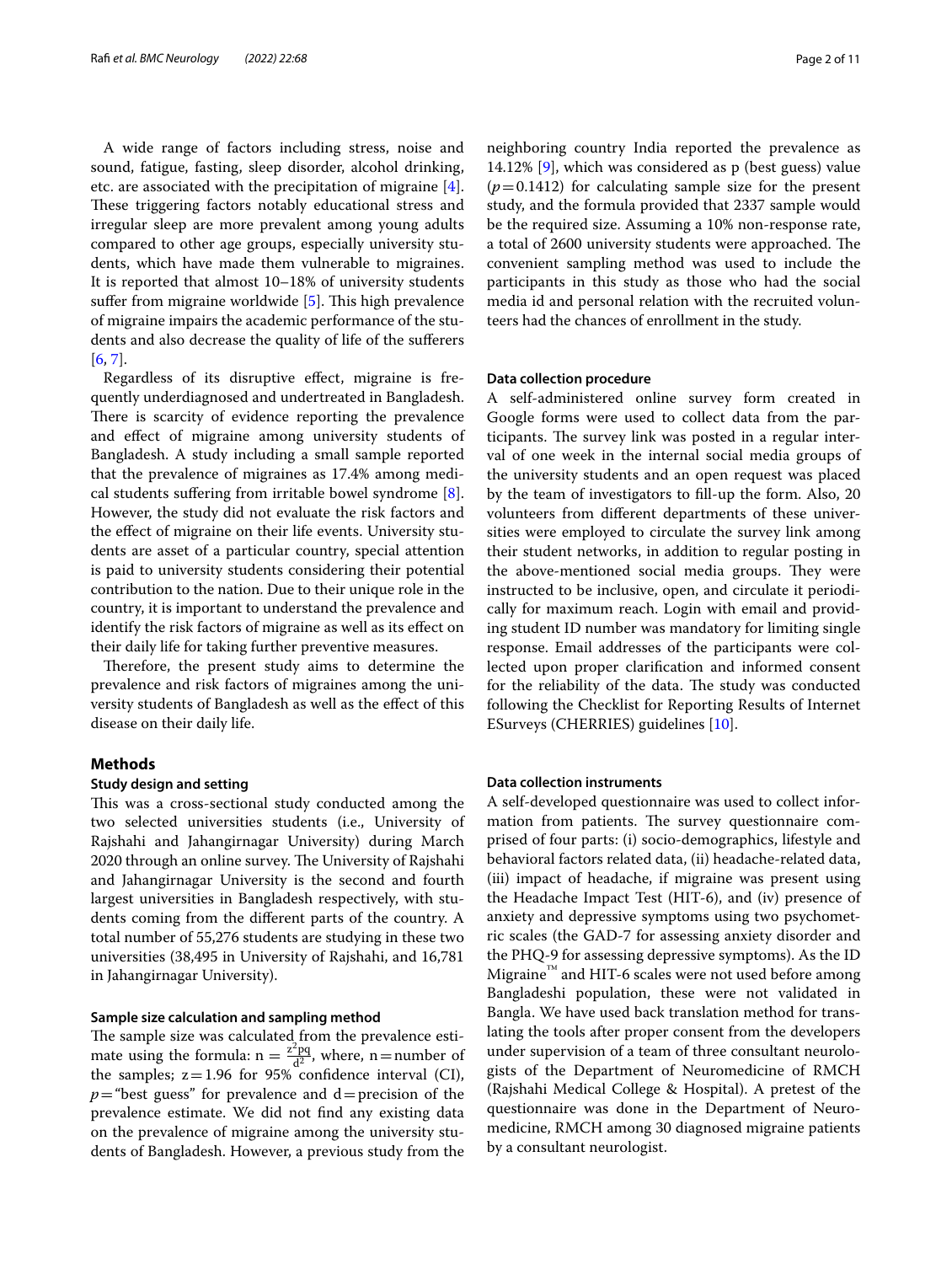### **Part 1: Socio‑demographics, lifestyle and behavioral factors**

Socio-demographic information was collected during the survey by asking questions concerning age, gender, study year, monthly family income, marital status, height, and weight. Lifestyle and behavioral factors included fast food intake (frequency per week), amount of physical exercising (days per week for at least 30 min a day), smoking habits (yes/no), alcohol intake (yes/no), substance abuse (yes/no), and sleep quality measured by the Pittsburgh sleep quality index (PSQI) which is an appropriate screening tool for measuring sleep dysfunction in both clinical and non-clinical samples. The PSOI score was categorized as poor (PSQI score>5) and good (PSQI score  $\leq$  5) [[11](#page-9-10)].

### **Part 2: Headache related data**

Participants were initially evaluated by the question "*Did you have two or more headaches in the last 3 months?*" Those who responded 'yes" were considered as the subjects with potentially troublesome headaches and further screened using the ID Migraine<sup>™</sup> test. The screening question was adopted from previous evidence [\[6](#page-9-5), [12](#page-9-11)]. The ID-Migraine<sup>™</sup> test is a three-item self-administered screening tool, developed by Lipton et al. (2003) [[13\]](#page-9-12). It consists of three questions regarding problems related to migraines over the last three months: 1. *Did you feel nauseated or sick in your stomach with your headaches?* 2. *Did light bother you when you had a headache (a lot more than when you do not have headaches)?* and 3. *Did your headache limit your ability to work, study or do what you needed to do for at least 1 day?* A test-diagnosis of migraine headache is made by at least two positive responses. ID Migraine™ has been validated using the International Classifcation of Headache Disorders (ICHD) criteria in diferent studies with a pooled sensitivity of 0.84 and a specificity of 0.76  $[14]$  $[14]$ .

Headache related data were collected from the participants who were screened as positive for migraine. These included intensity of headache (measured on a fourpoint scale where  $0=$  no headache; 1 = mild headache; 2=moderate headache; 3=severe headache recommended for use in migraine research by the International Headache Society) [\[15](#page-9-14)], frequency of headache during the past month, associated symptoms of headache, characteristic of headache (unilateral, bilateral, pulsating, and throbbing), frequency of analgesic use during the past month, frequency of healthcare facility visit during past 12 months, migraine triggers, and family history of migraine.

### **Part 3: Impact of headache**

Headache Impact Test (HIT-6) was used to measure the impact of migraine headaches among the ID Migraine™ positive participants. The HIT-6 is a brief and easy to use instrument, developed by Kosinski et al. (2003) [[16](#page-9-15)] to measure the adverse headache impact and to use in screening and monitoring patients with headaches in both clinical practice and clinical research. It consists of six items regarding problems related to headache (i.e., When you have headaches, how often is the pain severe?) with a fve-point Likert scale ranging from 6 (Never) to 13 (Always). The total score was obtained by the summating raw score from each contract ranging from 36 to 78, with greater scores indicating a severe impact. In present study, the headache impact severity was categorized into four classes based on total sores of HIT-6: little or no disability  $( $49$ ), mild disability (50–55), moderate disability$ (56–59), and disability ( $>60$ ). This scale is suggested as a reliable and valid tool for measuring headache impact in migraine [[17](#page-9-16)].

### **Part 4: Anxiety and depressive symptoms**

*Patient Health Questionnaire (PHQ-9*: The PHQ-9 is one of the most psychometrically sound and robust screening tools, developed by Spitzer et al. (1999) [[18](#page-9-17)] which is one the most widely used instruments for assessing depres-sive disorder globally including Bangladesh [\[19](#page-9-18), [20\]](#page-9-19). This scale consists of nine items regarding problems related to depression symptomatology over the past two weeks (e.g., "*Toughts that you would be better of dead, or of hurting yourself in some way?*") with a four-point Likert scale ranging from 0 (*Not at all*) to 3 (*Nearly every day*). The total score was obtained by the summating raw score from each contract ranging from 0 to 27. In the present study, those scoring moderate to severe  $(\geq 10)$  were classed as having depressive symptoms [[21\]](#page-9-20).

*Generalized Anxiety Disorder (GAD-7)*: The GAD-7 is one of the most psychometrically sound and robust screening tools, developed by Spitzer et al. (2006) [[22](#page-9-21)] and used in diferent countries including Bangladesh for assessing anxiety disorder  $[23, 24]$  $[23, 24]$  $[23, 24]$  $[23, 24]$  $[23, 24]$ . The scale comprises seven items regarding problems related to anxiety symptomatology over the past two weeks (e.g., "*Feeling afraid as if something awful might happen?*") with a four-point Likert scale ranging from 0 (*Not at all*) to 3 (*Nearly every day*). The total score was obtained by the summating raw score from each contract ranging from 0 to 21. In the present study, those scoring moderate to extremely severe  $(≥10)$  were classified as having anxiety disorder positive [\[22\]](#page-9-21).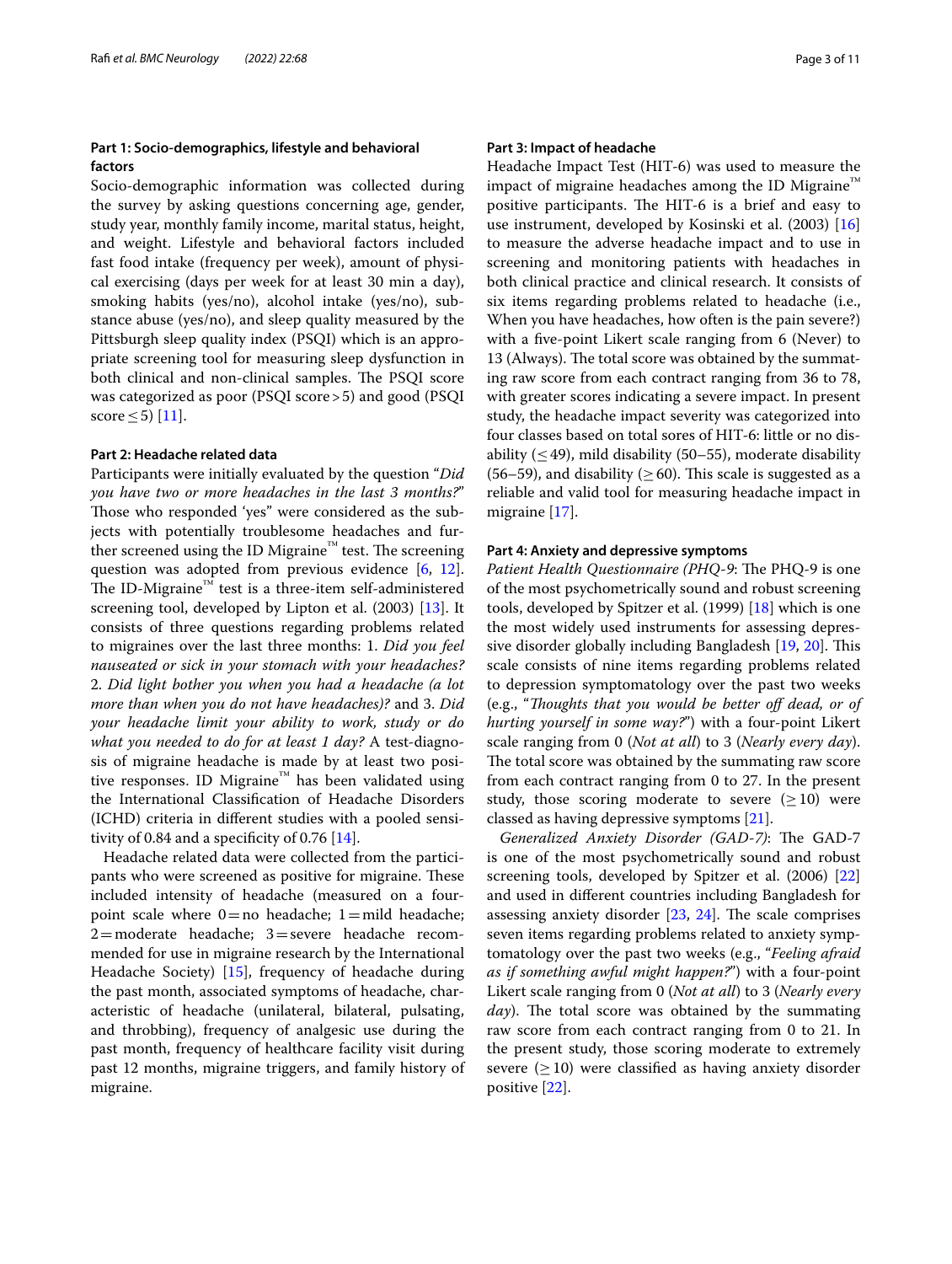### **Statistical analysis**

Statistical analysis was conducted using SPSS version 24.0. Descriptive statistics was performed for categorical variables (i.e., frequency and percentage), and for continuous variables (i.e., mean and standard deviation). Chi-square test and t-test were used in case of categorical variables and continuous variables, respectively to investigate the relationship between dependent and independent variables. Binary multiple logistic regressions were performed with a 95% confdence interval to determine the signifcant associations between categorical dependent and independent variables. Multicollinearity problems among independent variables in multiple logistic model was checked by standard error (SE) suggested by Chan  $[25]$ . The association of variables was considered statistically signifcant if the two-sided *p*-value was less than 0.05.

### **Results**

### **Characteristics of the participants**

A total of 2,352 university students participated in the study (response rate 90.5%). Their mean age was 21.9  $(SD=2.3)$  years. More than half of them (56%) were female. Almost 47% of the participants were from middle income families. BMI of 63% participants was within a normal range (18.5–24.9  $\text{kg/m}^2$ ). Among the participants, 25%, 19% and 11% were smokers, alcoholic and substance abusers, respectively. More than 69% of the participants reported poor sleep quality. The prevalence of anxiety and depressive symptoms were 29% and 42%, respectively (Table [1](#page-4-0)).

### **Prevalence of migraine**

The overall prevalence of migraine among the participants was 21.4%. The prevalence was higher among females vs. males (29% vs. 12%), participants from  $1<sup>st</sup>$  year vs. 2nd year (32% vs. 15%), married vs. unmarried (32% vs. 20%), and participants from high-income families (27.6% vs. 18.5% in middle and 17.5% in low-income families). Moreover, the prevalence of migraine was higher among the participants who reported higher vs. lower daily screen time  $(27.5\% \text{ for} > 6 \text{ h} \text{ vs. } 16.7\% \text{ for} < 6 \text{ h})$ , having family history of headache vs. those who hadn't (30.5% vs. 14.7%), poor vs. good sleep quality (24% vs. 16%), having with vs. without considerable anxiety (34% vs. 16%) and having with vs. without considerable depressive symptoms (29% vs. 16%) (Table [1\)](#page-4-0).

Only the signifcant factors provided by Chi-square were used as independent variables in multiple logistic regression models, and the magnitude value of SE of each variable was less than 0.50, no evidence of multicollinearity problems among our selected independent variables and the model demonstrated a good fit, Nagelkerke  $R^2 = 0.39$ . After controlling the effect of other variables, the model demonstrated that predictors of suffering from migraine included female sex (aOR 2.53, 95% CI: 1.97–3.24; *p*<0.01), high family income (aOR 0.70, 95% CI: 0.51–0.96;*p*<0.05for low income and aOR 0.74, 95% CI: 0.58–0.95; *p*<0.05 for middle income), being married (aOR 1.54, 95% CI: 1.12–2.11; *p*<0.01), infrequent exercise (aOR 1.51, 95% CI: 1.14–1.98; *p*<0.01), high screen time (aOR 1.47, 95% CI: 1.02–2.12; *p*<0.05) and family history of headache (aOR 2.29, 95% CI: 1.83–2.85;  $p < 0.01$ ). Moreover, those who reported anxiety had 2.35 times higher risk of sufering from migraine (aOR 2.35, 95% CI: 1.77–3.12; *p*<0.01), while those who reported depressive symptoms had 1.35 times higher risk (aOR1.35, 95% CI: 1.02–1.79; *p*<0.05) (Table [2](#page-5-0)).

### **Characteristics of migraine**

Almost 68% of the participants who had migraines reported the intensity of their headache as moderate to severe, and almost 88% of them had more than fve attacks during the past month. Nausea was the most common symptoms associated with migraine (81%) followed by photophobia (67%) and vomiting (52.5%). More than 77% of the migraineurs had unilateral headache and pulsating in nature (85%). Almost 57.5% of the people with migraine had used analgesic more than fve times during the past month and almost 42% had visited healthcare facilities due to their headache at least once during the last 12 months. Stress was the most commonly reported trigger of migraine among the participants (71%) followed by irregular sleep (47%), much reading (33%), noise (28%) and overuse of electronic device (25%) (Table [3\)](#page-6-0).

### **Impact of migraine**

Almost 37% of the participants who had migraines reported that headache caused severe impact in their day to day activities (HIT-6 score  $\geq$  60), while mild and moderate levels of impact due to migraines were reported as 13% and 16% respectively. Only 34% of the people with migraine reported little or no impact due to migraine (HIT-6 score  $\leq$  49) (Fig. [1\)](#page-7-0).

### **Discussion**

The present study was one of the primary attempts to determine the prevalence of migraine among the university students of Bangladesh. According to our fndings, overall 21.4% of the university students were suffering from migraines, as screened by the selfreported ID Migraine<sup>™</sup> tool. This prevalence was comparatively higher than the prevalence among the university students of neighboring India (14.12%) [[9](#page-9-8)].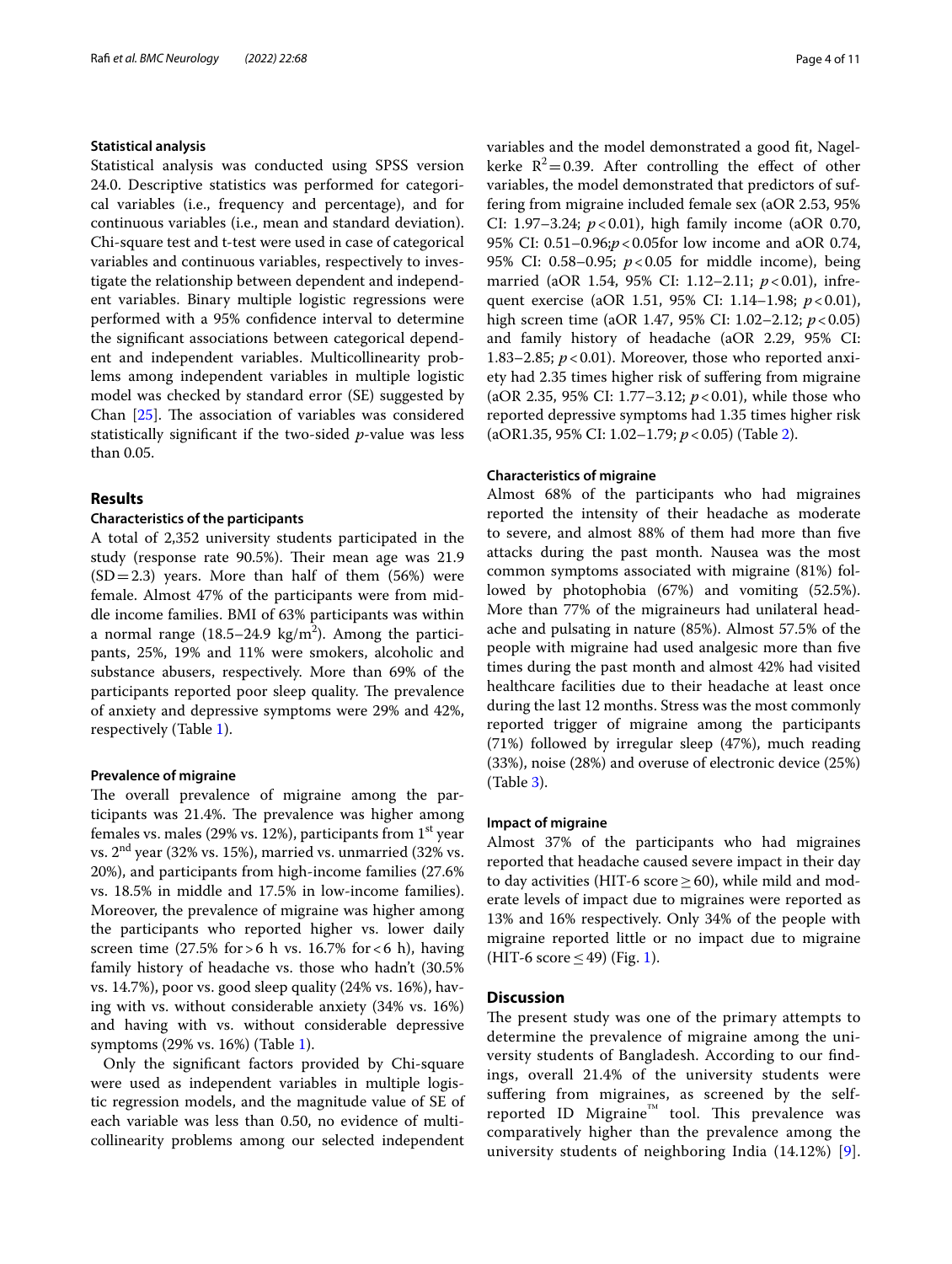### <span id="page-4-0"></span>**Table 1** Socio-demographic and lifestyle related characteristics of the participants (*n*=2352)

| <b>Characteristics</b>                                                                                         | Total N (%) | Migraine N (%)          | No migraine N (%) | p-value |
|----------------------------------------------------------------------------------------------------------------|-------------|-------------------------|-------------------|---------|
| Age (Mean, SD)                                                                                                 | 21.9(2.3)   | 21.7(2.2)               | 21.9(2.3)         | 0.051   |
| Sex                                                                                                            |             |                         |                   |         |
| Female                                                                                                         | 1313 (55.8) | 378 (28.8)              | 935 (71.2)        | < 0.001 |
| Male                                                                                                           | 1039 (44.2) | 125 (12.0)              | 914 (88.0)        |         |
| Year of study                                                                                                  |             |                         |                   |         |
| 1 <sup>st</sup>                                                                                                | 621 (26.4)  | 196 (31.6)              | 425 (68.4)        | < 0.001 |
| 2 <sub>nd</sub>                                                                                                | 534 (22.7)  | 78 (14.6)               | 456 (85.4)        |         |
| 3rd                                                                                                            | 511(21.7)   | 90 (17.6)               | 421 (82.4)        |         |
| 4 <sup>th</sup>                                                                                                | 403 (17.1)  | 77 (19.1)               | 326 (80.9)        |         |
| 5 <sup>th</sup> / Masters                                                                                      | 283 (12.0)  | 62 (21.9)               | 221 (78.1)        |         |
| <b>Family income</b>                                                                                           |             |                         |                   |         |
| Low ( <bdt 15,000)<="" td=""><td>458 (19.5)</td><td>80 (17.5)</td><td>378 (82.5)</td><td>&lt; 0.001</td></bdt> | 458 (19.5)  | 80 (17.5)               | 378 (82.5)        | < 0.001 |
| Middle (BDT 15,000-30,000)                                                                                     | 1098 (46.7) | 203 (18.5)              | 895 (81.5)        |         |
| High (BDT > 30,000)                                                                                            | 796 (33.8)  | 220 (27.6)              | 576 (72.4)        |         |
| <b>Marital status</b>                                                                                          |             |                         |                   |         |
| Married                                                                                                        | 261(11.1)   | 83 (31.8)               | 178 (68.2)        | < 0.001 |
| Unmarried                                                                                                      | 2091 (88.9) | 420 (20.1)              | 1671 (79.9)       |         |
| BMI                                                                                                            |             |                         |                   |         |
| Overweight ( $\geq$ 25 kg/m <sup>2</sup> )                                                                     | 434 (18.5)  | 85 (19.6)               | 349 (80.4)        | 0.560   |
| Normal (18.5-24.9 kg/m <sup>2</sup> )                                                                          | 1481 (62.9) | 320 (21.6)              | 1161 (78.4)       |         |
| Underweight (< $18.5 \text{ kg/m}^2$ )                                                                         | 437 (18.6)  | 98 (22.4)               | 339 (77.6)        |         |
| Frequency of fast-food intake per week                                                                         |             |                         |                   |         |
| More than 3 times                                                                                              | 217 (9.2)   | 45 (20.7)               | 172 (79.3)        | 0.840   |
| $1-2$ times                                                                                                    | 778 (33.1)  | 162 (20.8)              | 616 (79.2)        |         |
| Less than once                                                                                                 | 1357 (57.7) | 296 (21.8)              | 1061 (78.2)       |         |
| Frequency of exercise per week (at least 30 min daily)                                                         |             |                         |                   |         |
| More than 3 times                                                                                              | 423 (18.0)  | 83 (19.6)               | 340 (80.4)        | 0.014   |
| $1-2$ times                                                                                                    | 446 (19.0)  | 118 (26.5)              | 328 (73.5)        |         |
| Less than once                                                                                                 | 1483 (63.1) | 302 (20.4)              | 1181 (79.6)       |         |
| Screen time (daily)                                                                                            |             |                         |                   |         |
| >12 h                                                                                                          | 201 (8.5)   | 51(25.4)                | 150 (74.6)        | < 0.001 |
| $6 - 12h$                                                                                                      | 811 (34.5)  | 223 (27.5)              | 588 (72.5)        |         |
| $2-6h$                                                                                                         | 1052 (44.7) | 176 (16.7)              | 876 (83.3)        |         |
| $<$ 2 h                                                                                                        | 288 (12.2)  | 53 (18.4)               | 235 (81.6)        |         |
| Smoking                                                                                                        |             |                         |                   |         |
| Yes                                                                                                            | 591 (25.1)  | 115 (19.5)              | 476 (80.5)        | 0.187   |
| No                                                                                                             | 1761 (74.9) | 388 (22.0)              | 1373 (78.0)       |         |
| <b>Alcohol intake</b>                                                                                          |             |                         |                   |         |
| Yes                                                                                                            | 441 (18.8)  | 103 (23.4)              | 338 (76.6)        | 0.263   |
| No                                                                                                             | 1911 (81.3) | 400 (20.9)              | 1511 (79.1)       |         |
| Substance abuse (e.g. cannabis, heroine, marijuana, amphetamines etc.)                                         |             |                         |                   |         |
|                                                                                                                | 262 (11.1)  |                         |                   | 0.056   |
| Yes<br>No                                                                                                      |             | 68 (26.0)<br>435 (20.8) | 194 (74.0)        |         |
| Family history of chronic headache                                                                             | 2090 (88.9) |                         | 1655 (79.2)       |         |
|                                                                                                                | 993 (42.2)  |                         |                   |         |
| Yes                                                                                                            |             | 303 (30.5)              | 690 (69.5)        | < 0.001 |
| No                                                                                                             | 1359 (57.8) | 200 (14.7)              | 1159 (85.3)       |         |
| Sleep quality                                                                                                  |             |                         |                   |         |
| Poor (PSQI score > 5)                                                                                          | 1627 (69.2) | 388 (23.8)              | 1239 (76.2)       | < 0.001 |
| Good (PSQI score $\leq$ 5)                                                                                     | 728 (31.0)  | 115 (15.8)              | 613 (84.2)        |         |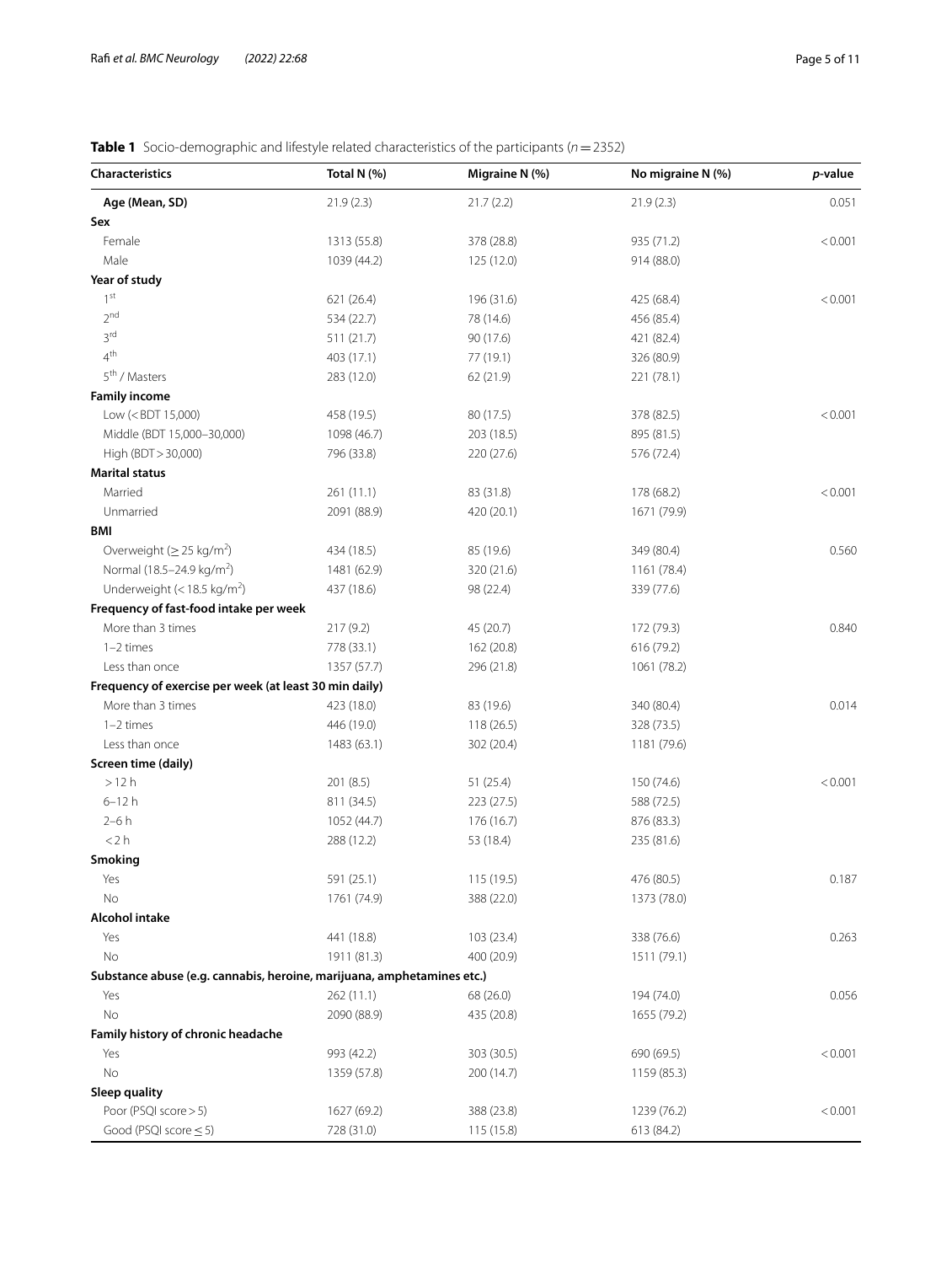### **Table 1** (continued)

|                           | Total N (%) | Migraine N (%) | No migraine N (%) | <i>p</i> -value |
|---------------------------|-------------|----------------|-------------------|-----------------|
| <b>Characteristics</b>    |             |                |                   |                 |
| Anxiety                   |             |                |                   |                 |
| Yes (GAD-7 score $> 10$ ) | 686 (29.2)  | 235 (34.3)     | 451 (65.7)        | < 0.001         |
| No (GAD-7 score $<$ 10)   | 1666 (70.8) | 268(16.1)      | 1398 (83.9)       |                 |
| Depression                |             |                |                   |                 |
| Yes (PHQ-9 score $> 10$ ) | 984 (41.8)  | 282 (28.7)     | 702 (71.3)        | < 0.001         |
| No (PHQ-9 score $<$ 10)   | 1368 (58.2) | 221 (16.2)     | 1147 (83.8)       |                 |

<span id="page-5-0"></span>**Table 2** Predictors of migraine among the participants in logistic regression model (*n*=2352)

| <b>Characteristics</b>                                                                                                                             | cOR (95% CI)        | p-value | aOR (95% CI)        | p-value |
|----------------------------------------------------------------------------------------------------------------------------------------------------|---------------------|---------|---------------------|---------|
| Sex                                                                                                                                                |                     |         |                     |         |
| Female                                                                                                                                             | $2.95(2.36 - 3.69)$ | < 0.001 | $2.53(1.97 - 3.24)$ | < 0.001 |
| Male                                                                                                                                               | Ref                 |         | Ref                 |         |
| Year of study                                                                                                                                      |                     |         |                     |         |
| 1st                                                                                                                                                | $1.64(1.18 - 2.28)$ | 0.003   | $1.46(0.99 - 2.12)$ | 0.051   |
| 2 <sub>nd</sub>                                                                                                                                    | $0.61(0.42 - 0.88)$ | 0.009   | $0.63(0.42 - 1.05)$ | 0.058   |
| 3 <sup>rd</sup>                                                                                                                                    | $0.76(0.53 - 1.09)$ | 0.141   | $0.84(0.56 - 1.25)$ | 0.396   |
| 4 <sup>th</sup>                                                                                                                                    | $0.84(0.58 - 1.22)$ | 0.369   | $0.98(0.65 - 1.48)$ | 0.946   |
| 5 <sup>th</sup> /Masters                                                                                                                           | Ref                 |         | Ref                 |         |
| <b>Family income</b>                                                                                                                               |                     |         |                     |         |
| Low ( <bdt 15,000)<="" td=""><td><math>0.55(0.41 - 0.73)</math></td><td>&lt; 0.001</td><td><math>0.70(0.51 - 0.96)</math></td><td>0.031</td></bdt> | $0.55(0.41 - 0.73)$ | < 0.001 | $0.70(0.51 - 0.96)$ | 0.031   |
| Middle (BDT 15,000-30,000)                                                                                                                         | $0.59(0.48 - 0.73)$ | < 0.001 | $0.74(0.58 - 0.95)$ | 0.018   |
| High (BDT > 30,000)                                                                                                                                | Ref                 |         | Ref                 |         |
| <b>Marital status</b>                                                                                                                              |                     |         |                     |         |
| Married                                                                                                                                            | 1.85 (1.40-2.46)    | < 0.001 | $1.54(1.12 - 2.11)$ | 0.007   |
| Unmarried                                                                                                                                          | Ref                 |         | Ref                 |         |
| Frequency of exercise per week (at least 30 min daily)                                                                                             |                     |         |                     |         |
| More than 3 times                                                                                                                                  | $0.95(0.73 - 1.25)$ | 0.737   | $1.19(0.88 - 1.61)$ | 0.251   |
| $1-2$ times                                                                                                                                        | $1.41(1.10 - 1.79)$ | 0.006   | $1.51(1.14 - 1.98)$ | 0.003   |
| Less than once                                                                                                                                     | Ref                 |         | Ref                 |         |
| Screen time (daily)                                                                                                                                |                     |         |                     |         |
| >12h                                                                                                                                               | $1.50(0.97 - 2.33)$ | 0.065   | $1.33(0.82 - 2.15)$ | 0.244   |
| $6 - 12h$                                                                                                                                          | $1.68(1.20 - 2.35)$ | 0.002   | $1.47(1.02 - 2.12)$ | 0.041   |
| $2-6h$                                                                                                                                             | $0.89(0.63 - 1.25)$ | 0.504   | $0.88(0.61 - 1.28)$ | 0.525   |
| < 2 h                                                                                                                                              | Ref                 |         | Ref                 |         |
| Family history of headache                                                                                                                         |                     |         |                     |         |
| Yes                                                                                                                                                | $2.54(2.08 - 3.11)$ | < 0.001 | $2.29(1.83 - 2.85)$ | < 0.001 |
| <b>No</b>                                                                                                                                          | Ref                 |         | Ref                 |         |
| Sleep quality                                                                                                                                      |                     |         |                     |         |
| Poor (PSQI score > 5)                                                                                                                              | $1.67(1.32 - 2.10)$ | < 0.001 | $1.24(0.95 - 1.62)$ | 0.100   |
| Good (PSQI score < 5)                                                                                                                              | Ref                 |         | Ref                 |         |
| Anxiety                                                                                                                                            |                     |         |                     |         |
| Yes (GAD-7 score > 10)                                                                                                                             | 2.87 (1.37-3.92)    | < 0.001 | $2.35(1.77 - 3.12)$ | < 0.001 |
| No (GAD-7 score $<$ 10)                                                                                                                            | Ref                 |         | Ref                 |         |
| Depression                                                                                                                                         |                     |         |                     |         |
| Yes (PHQ-9 score > 10)                                                                                                                             | $1.45(1.01 - 1.99)$ | 0.015   | 1.35 (1.02-1.79)    | 0.035   |
| No (PHQ-9 score $<$ 10)                                                                                                                            | Ref                 |         | Ref                 |         |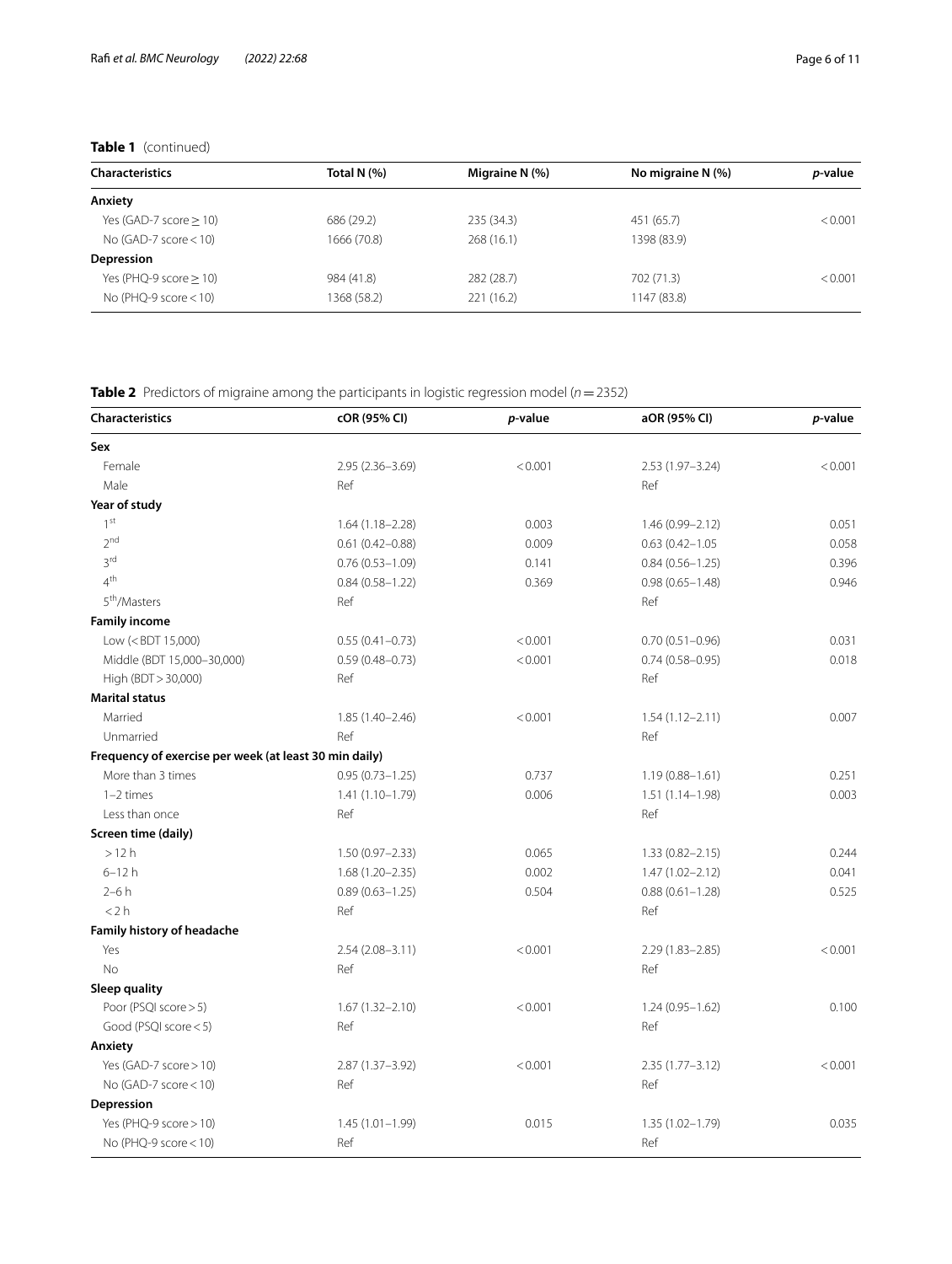### <span id="page-6-0"></span>**Table 3** Headache related characteristics among the participants with migraine (*n*=503)

| <b>Characteristics</b>                                                     | N   | %    |
|----------------------------------------------------------------------------|-----|------|
| Intensity of headache                                                      |     |      |
| Mild                                                                       | 163 | 32.4 |
| Moderate                                                                   | 185 | 36.8 |
| Severe                                                                     | 155 | 30.8 |
| Frequency of headache during past month                                    |     |      |
| $0 - 5$                                                                    | 111 | 22.1 |
| $6 - 10$                                                                   | 184 | 36.6 |
| $11 - 15$                                                                  | 137 | 27.2 |
| >15                                                                        | 71  | 14.1 |
| <b>Associated symptoms</b>                                                 |     |      |
| Nausea                                                                     | 407 | 80.9 |
| Vomiting                                                                   | 264 | 52.5 |
| Photophobia                                                                | 337 | 67.0 |
| <b>Characteristic of headache</b>                                          |     |      |
| Unilateral                                                                 | 389 | 77.3 |
| Bilateral                                                                  | 114 | 22.7 |
| Pulsating                                                                  | 428 | 85.1 |
| Throbbing                                                                  | 75  | 14.9 |
| Frequency of analgesic use during the past month                           |     |      |
| $0 - 5$                                                                    | 214 | 42.5 |
| $6 - 10$                                                                   | 155 | 30.8 |
| $11 - 15$                                                                  | 99  | 19.7 |
| >15                                                                        | 35  | 7.0  |
| Frequency of healthcare facility visit during the past 12 months           |     |      |
| Never                                                                      | 293 | 58.3 |
| Once                                                                       | 110 | 21.9 |
| Twice                                                                      | 72  | 14.3 |
| 3 times                                                                    | 17  | 3.4  |
| $>3$ times                                                                 | 11  | 2.2  |
| Migraine triggers (as reported by the participants in open ended question) |     |      |
| <b>Stress</b>                                                              | 356 | 70.8 |
| Irregular sleep                                                            | 237 | 47.1 |
| Academic pressure                                                          | 167 | 33.2 |
| External noise (e.g. loudspeaker, crowd etc.)                              | 142 | 28.2 |
| Electronic device use (e.g. laptop, mobile phones?                         | 124 | 24.7 |
| Physical activity                                                          | 89  | 17.7 |
| Exposure to sun                                                            | 74  | 14.7 |
| Menstruation in female                                                     | 63  | 12.5 |
| Smoking                                                                    | 46  | 9.1  |
| Specific food or drink (e.g. coffee, tea, chocolates etc.)                 | 38  | 7.6  |
| Others                                                                     | 56  | 11.1 |

A meta-analysis of 56 studies including 34,904 university students reported that the prevalence of migraine ranges between 2.4% and 48.5% in diferent countries of the world. The pooled prevalence of migraine in university students was 16.1% (95% CI 13.6%–18.9%) [\[5](#page-9-4)].

The prevalence of migraine varies a lot according to the applied diagnostic criteria. For example, according to ICHD-1 criteria, the prevalence of migraine was 12.7%, according to ICHD-2 criteria it was 17.5%, while according to ICHD-3 criteria it was 29.2% [[5\]](#page-9-4). Similarly,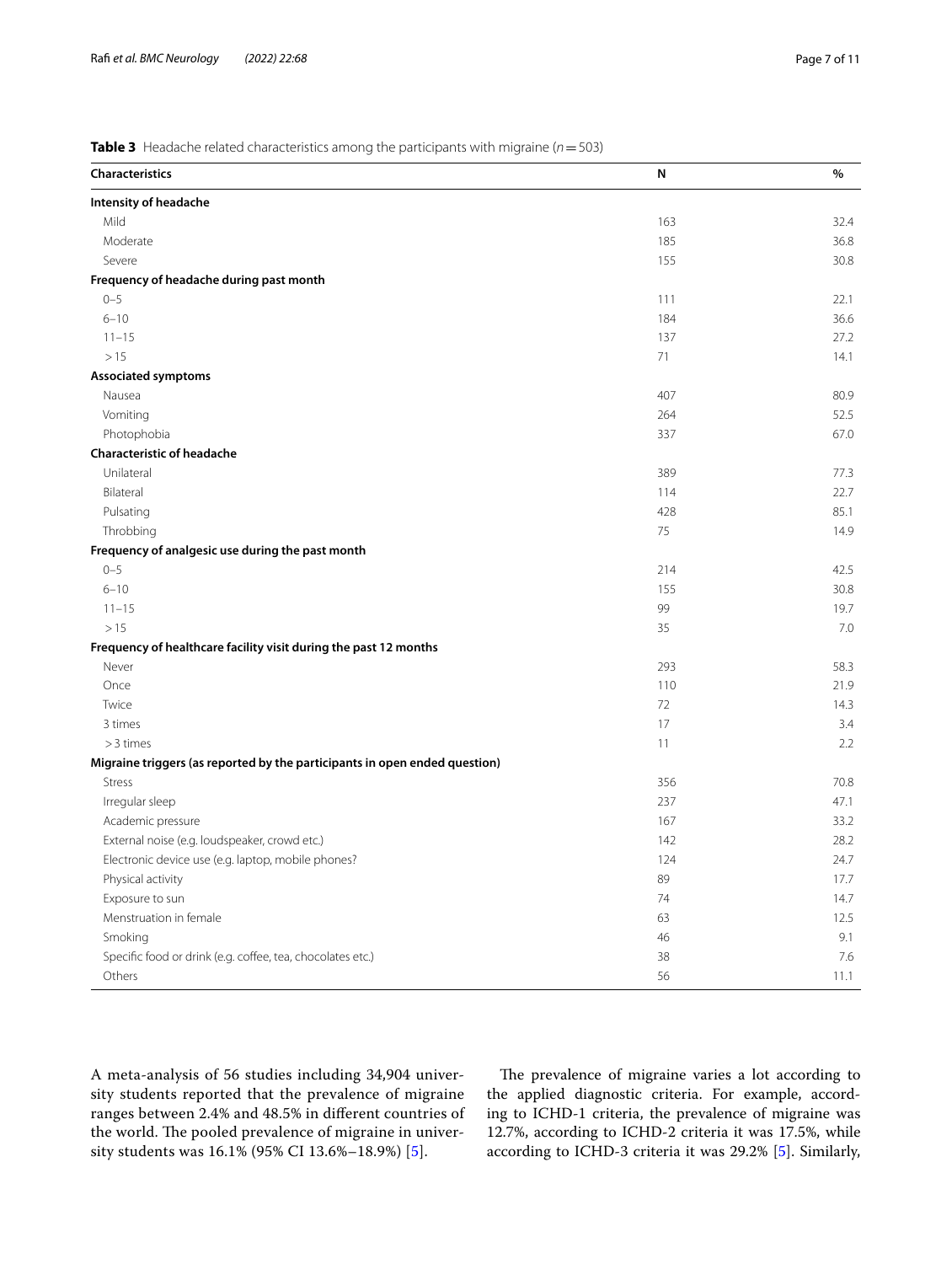

<span id="page-7-0"></span>our used screening tool, ID Migraine<sup>™</sup>, reported the prevalence of migraine ranging from 12.2 to 28.1% with a combined prevalence of  $18.9\%$  [[5](#page-9-4)]. The prevalence in our study population is consistent with the previous study findings using the same tool in different settings. The fndings of the study should be interpreted considering the fact that the frst wave of COVID-19 pandemic and country-wide lockdown was started during the data collection period, though the study design did not include the effect of the pandemic. The more recent studies evidenced that disease progression of migraine has been worsen during the lockdown and pandemic due to negative behavioral factors like pandemic related psychological distress, poor sleep quality and home confnement [[26–](#page-9-25)[28](#page-9-26)].

The prevalence of migraine was significantly higher among female participants of our study (29% in female and 12% in male). Migraine was reported as more prevalent among females in many of the previous studies [[29–](#page-9-27)[31](#page-9-28)]. However, some studies reported no signifcant difference between males and females  $[32, 33]$  $[32, 33]$  $[32, 33]$  $[32, 33]$ . This gender diference in a conservative setting like Bangladesh needs further exploration. According to our fndings, participants from the higher socioeconomic conditions were more likely to sufer from migraines (27%). This finding is contradictory with the social causation hypothesis of migraine as most of the previous studies reported lower socioeconomic conditions as a risk factor of migraine [[34](#page-10-1)[–37](#page-10-2)]. Further investigations using a wellestablished clinician-administered diagnostic tool may resolve the ambiguity.

Among the lifestyle-related factors, infrequent exercise (moderate exercise for at least 30 min for less than three days a week) and higher screen time  $(>6 h)$  were associated with migraine. However, regular exercise (3 or more days a week) was not associated with migraine in logistic regression in our study. Though irregular exercise can trigger migraine attacks, there are pieces of evidence that regular exercise may have a prophylactic efect on migraine frequency which is most probably due to an altered migraine triggering threshold in persons who exercise regularly [\[38](#page-10-3)[–40](#page-10-4)]. Similar to our fndings, higher screen time showed a positive association with migraine prevalence in some previous studies [\[41,](#page-10-5) [42](#page-10-6)]. However, during the lockdown period due to COVID-19 pandemic, work from home strategy made people use screen for abnormally long period of time. It has deteriorate the daily lifestyle of people, caused poor sleep, and psychological distress which is evidenced to increase headache attacks in people with migraine [\[27](#page-9-30), [28\]](#page-9-26). Other lifestyle-related factors such as tobacco smoking and substance abuse which have been reported as risk factors of migraines in previous studies [[43–](#page-10-7)[45\]](#page-10-8) were not found to be associated with migraines in our study.

Symptoms of anxiety and depression were signifcantly associated with migraine among our study population. The risk of having migraines was more among the participants with anxiety compared to those with depressive symptoms, which is consistent with a previous fnding [[46\]](#page-10-9). There are a number of existing evidence supporting the association between migraine and psychological distress [[47](#page-10-10)[–49](#page-10-11)]. However, due to the cross-sectional nature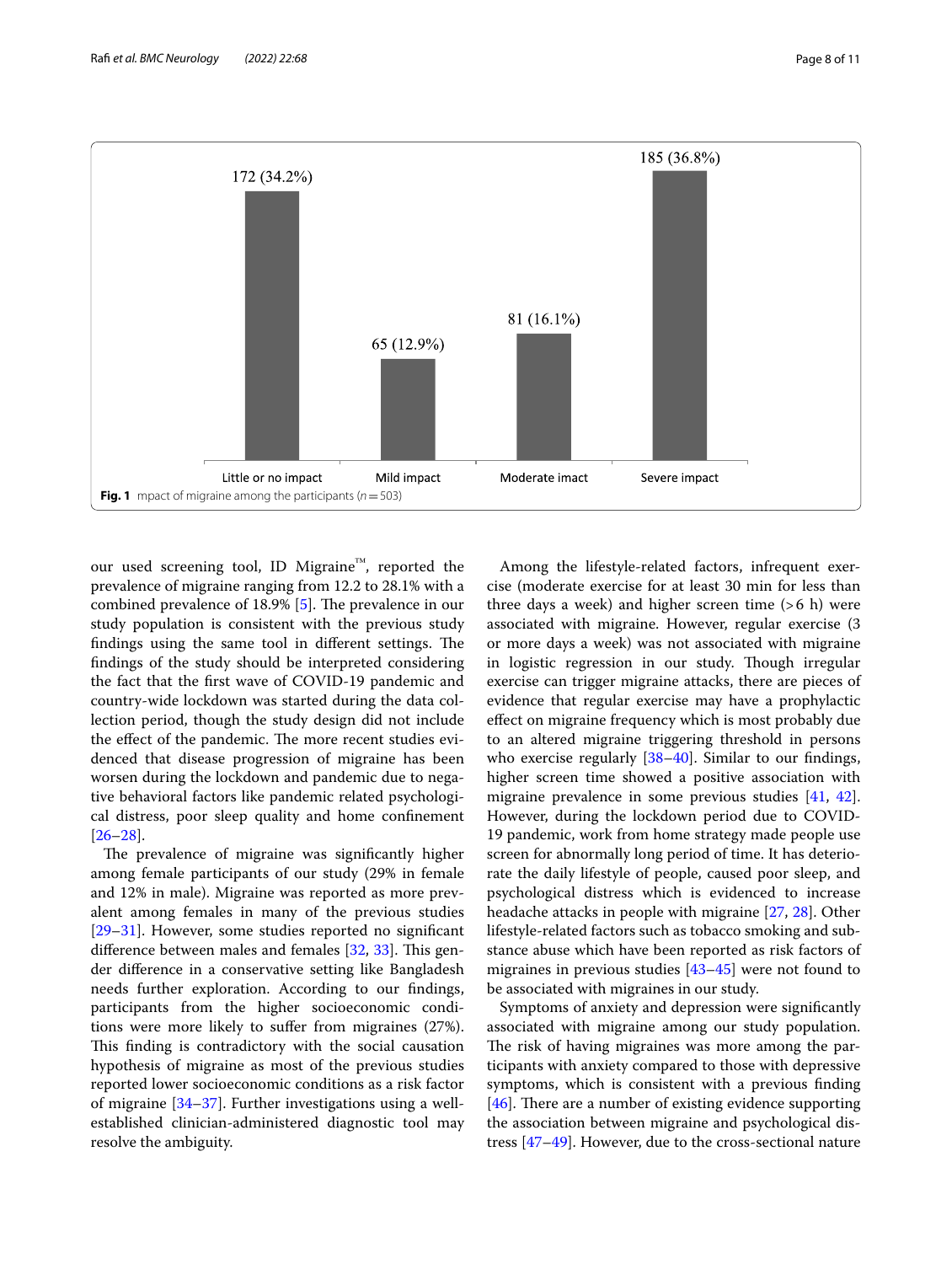of the study, the relation between migraine and psychological distress remained ambiguous. Moreover, anxiety and depressive symptoms might be over-estimated as there are some recent studies reporting that during the pandemic a huge number of university students faced these problems [\[50](#page-10-12)–[52\]](#page-10-13).

Elevated stress level, regular sleep disturbance, academic pressure and external noise were the most frequently reported triggers of migraine among our participants, which is consistent with the fnding of a review article including 25 studies where these particular factors were enlisted among the top ten triggering factors of migraine [[4](#page-9-3)]. One-third of the participants with migraines reported more than ten attacks of migraines during the past month and almost similar percentages of them reported severe headaches during the attacks. This high rate of frequency and intensity of headache during the migraine attacks caused severe migraine-related disability of more than 37% of the people with migraine as measured by the HIT-6 scale. This finding is consistent with the fndings of some previous studies conducted using the same scale or the MIDAS scale [\[53,](#page-10-14) [54](#page-10-15)], though some other studies reported a higher rate of severe disability compared to our fndings ([55,](#page-10-16) [56](#page-10-17)).

### **Strengths and limitations**

The present study provides baseline information about the prevalence, associated factors, and day-to-day impact of migraine among the university students of Bangladesh. We anticipate that the fndings will be somehow helpful for understanding the epidemiology of migraines among students in this country and guide further research on the people with migraine. However, some limitations of the study would be worth mentioning. Firstly, the study was conducted in a specifc cohort of the population (university students), so the fndings cannot be inferential for the overall population. Moreover, an online survey based on convenient sampling had a potential risk of sampling bias, which could infuence the accuracy of the fndings. Secondly, convenient sampling might create response bias where people of interest might be more responsive to the survey and it might result in over-estimation of the prevalence. Being a self-administered survey under-reporting or over-reporting behavior of the participants as well as recall bias could not be rolled out. Thirdly,, being a crosssectional study, it had failed to establish any causal relationship between migraine and the dependent variables. And most importantly, we used ID Migraine $^{\prime\prime\prime}$ , a selfadministered screening tool for migraine, which was not clinically diagnostic. Finally, the data for the study was collected during initial lockdown period of COVID-19 pandemic which might limit the fndings from generalizability. Further studies using clinical diagnostic criteria

under the supervision of the clinicians is suggested to get a more comprehensive insight into the epidemiology of migraines in Bangladesh.

### **Conclusions**

Our study shows that the prevalence of migraine among university students of Bangladesh is alarmingly high, especially female students sufer more. Several modifable factors including lack of exercise, high screen time and symptoms of anxiety and depression are associated with migraines. Frequent migraine attacks and severe intensity of headache cause a substantial level of disability among these young suferers. Cautious avoidance of the triggering factors through appropriate interventions and prophylactic medication can mitigate the negative impact of migraine as well as improve the quality of life. We suggest further large-scale longitudinal studies using standard clinical diagnostic tools to report nationwide prevalence & factors associated to understand the epidemiology of migraine among students in Bangladesh.

#### **Abbreviations**

AOR: Adjusted Odds Ratio; CHERRIES: Checklist for Reporting Results of Internet ESurveys; CI: Confdence interval; GAD: Generalized Anxiety Disorder; HIT: Headache Impact Test; IBM: International Business Machines; ICHD: International Classifcation of Headache Disorders; MIDAS: Migraine Disability Assessment; PHQ: Patient Health Questionnaire; PSQI: Pittsburgh sleep quality index; RMCH: Rajshahi Medical College & Hospital; SE- Standard error; SPSS: Statistical Package for the Social Sciences.

#### **Acknowledgements**

The authors would like to thank all of the participants who enrolled in this survey willing. Especially, the authors express their profound gratitude to Jakia Akter, Rupa Akter, Mostakima Tawrin, Sadia Jahan, Anika Tahsin Barnana, Ummay Habiba Shorna, Mahmudul Hasan Taqy, Tasmim Hoq, Nadia Akter, Arif Hasan Shakib, Muntaha Binte Alam, Tanjina Yousuf, Tarif Ibne Kamal, Sadia Sristy, Zahid Hasan Rocky, Kifyat Tasnim, Muhammad Bahauddin Kabir, Badrun Nahar Laxy, Mahmud Syed, Md Nahid Hassan, Md. Sarowar Jahan, Md Jabed Hossain, Nazmun Nahar Prity, Navid Mahmood Khan, Farhana Yeasmin, Sihab Howladar, Mohammed Emon, Noor Jahan Akter, Reshma Afroz Rimi, Imran Hosen, Md Delwar Hossen, and Md. Rukonozzaman Rukon, for their voluntary contributions during the survey periods.

#### **Authors' contributions**

Conceptualization: MAR and MSI. Formal analysis: MAR and MGH. Investigation: MAR and MSI. Methodology: MAR, MSI and MGH. Resources: MSI. Supervision: MGH. Writing – original draft: MAR and MSI. Writing – review and editing: MAR, MSI, MTH and MGH. The author(s) read and approved the fnal manuscript.

### **Funding**

The authors have no support or funding to report.

#### **Availability of data and materials**

Data will be available on request to the corresponding author.

#### **Declarations**

#### **Ethics approval and consent to participate**

The present study was carried out in accordance with the ethical standard of the World Medical Association (i.e., declaration of Helsinki) as well as the guidelines of Institutional research ethics. The formal ethical approval was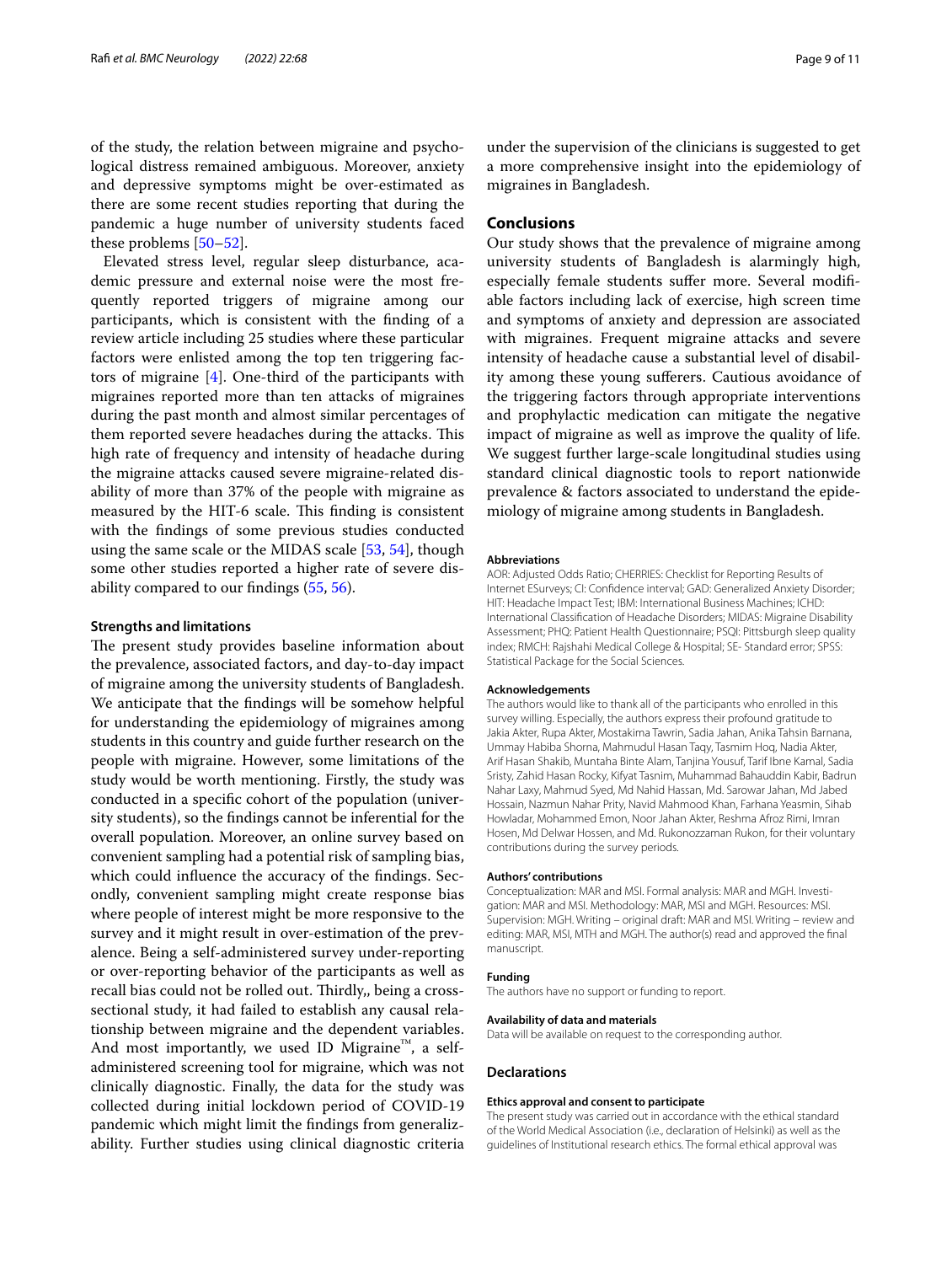endorsed by the Ethical Review Committee of Rajshahi Medical College (RMC/ERC/2020–2022/198/178). Participants were well informed about the procedure and purpose of the study, and confdentiality of their information. Electronic informed consent was ensured by each of participants.

#### **Consent for publication**

Not applicable.

### **Competing interest**

The authors declare that they have no competing interest.

#### **Author details**

<sup>1</sup> Rajshahi Medical College, Rajshahi 6000, Bangladesh. <sup>2</sup> Department of Public Health and Informatics, Jahangirnagar University, Savar, Dhaka, Bangladesh. 3 Youth Research Association, Savar, Dhaka, Bangladesh. <sup>4</sup> Department of Primary Care & Mental Health, University of Liverpool, Liverpool, UK.<sup>5</sup> Health Research Group, Department of Statistics, University of Rajshahi, Rajshahi 6205, Bangladesh.

## Received: 5 January 2021 Accepted: 19 February 2022

#### **References**

- <span id="page-9-0"></span>1. James SL, Abate D, Hassen Abate K, Abay SM, Abbafati C, Abbasi N, et al. Global, regional, and national incidence, prevalence, and years lived with disability for 354 diseases and injuries for 195 countries and territories, 1990â€"2017: a systematic analysis for the Global Burden of Disease Study 2017 [Internet]. 2018 [cited 2020 Sep 16]. Available from: [https://](https://github.com/ihmeuw/) [github.com/ihmeuw/](https://github.com/ihmeuw/)
- <span id="page-9-1"></span>2. Leonardi M, Raggi A. Burden of migraine: International perspectives. Neurol Sci. 2013;34(SUPPL. 1):117–8.
- <span id="page-9-2"></span>3. Pesa J, Lage MJ. The Medical Costs of Migraine and Comorbid Anxiety and Depression. Headache J Head Face Pain. 2004;44(6):562–70. [https://](https://doi.org/10.1111/j.1526-4610.2004.446004.x) [doi.org/10.1111/j.1526-4610.2004.446004.x](https://doi.org/10.1111/j.1526-4610.2004.446004.x).
- <span id="page-9-3"></span>4. Peroutka SJ. What Turns on a Migraine? A Systematic Review of Migraine Precipitating Factors [Internet]. Vol. 18, Current Pain and Headache Reports. Current Medicine Group LLC 1. 2014 [cited 2020 Sep 16]. p. 454. Available from: http://link.springer.com[/https://doi.org/10.1007/](https://doi.org/10.1007/s11916-014-0454-z) [s11916-014-0454-z](https://doi.org/10.1007/s11916-014-0454-z)
- <span id="page-9-4"></span>5. Wang X, Zhou HB, Sun JM, Xing YH, Zhu YL, Zhao YS. The prevalence of migraine in university students: A systematic review and meta-analysis [Internet]. Vol. 23, European Journal of Neurology. Blackwell Publishing Ltd. 2016 [cited 2020 Sep 16]. p. 464–75. Available from: https://onlinelibrary.wiley.com/doi/abs[/https://doi.org/10.1111/ene.12784](https://doi.org/10.1111/ene.12784)
- <span id="page-9-5"></span>6. Al-Hashel JY, Ahmed SF, Alroughani R, Goadsby PJ. Migraine among medical students in Kuwait University. J Headache Pain. 2014;15(1):1–6.
- <span id="page-9-6"></span>7. Menon B, Kinnera N. Prevalence and characteristics of migraine in medical students and its impact on their daily activities. Ann Indian Acad Neurol. 2013;16(2):221–5.
- <span id="page-9-7"></span>8. Perveen I, Parvin R, Saha M, Bari MS, Huda MN, Ghosh MK. Prevalence of Irritable Bowel Syndrome (IBS), Migraine and Co-Existing IBS-Migraine in Medical Students. J Clin DIAGNOSTIC Res. 2016;10(11):OC09.
- <span id="page-9-8"></span>9. Ray B, Paul N, Hazra A, Das S, Ghosal M, Misra A, et al. Prevalence, burden and risk factors of migraine: A community-based study from Eastern India. Neurol India. 2017;65(6):1280 [http://www.neurologyindia.com/text.](http://www.neurologyindia.com/text.asp?2017/65/6/1280/217979) [asp?2017/65/6/1280/217979.](http://www.neurologyindia.com/text.asp?2017/65/6/1280/217979)
- <span id="page-9-9"></span>10. Eysenbach G. Improving the quality of web surveys: The Checklist for Reporting Results of Internet E-Surveys (CHERRIES) [Internet]. Vol. 6, Journal of Medical Internet Research. Journal of Medical Internet Research; 2004 [cited 2020 Jul 19]. Available from: /pmc/articles/ PMC1550605/?report=abstract
- <span id="page-9-10"></span>11. Mollayeva T, Thurairajah P, Burton K, Mollayeva S, Shapiro CM, Colantonio A. The Pittsburgh sleep quality index as a screening tool for sleep dysfunction in clinical and non-clinical samples: A systematic review and meta-analysis. Sleep Med Rev. 2016;23:52–73.
- <span id="page-9-11"></span>12. Bicakci S, Bozdemir N, Over F, Saatci E, Sarica Y. Prevalence of migraine diagnosis using ID Migraine among university students in southern Turkey. J Headache Pain 2008;9(3):159–63. [https://doi.org/10.1007/](https://doi.org/10.1007/s10194-008-0031-0) [s10194-008-0031-0.](https://doi.org/10.1007/s10194-008-0031-0)
- <span id="page-9-12"></span>13. Lipton RB, Dodick D, Sadovsky R, Kolodner K, Endicott J, Hettiarachchi J, et al. A self-administered screener for migraine in primary care: The ID migraineTM validation study. Neurology. 2003;61(3):375–82. Available from: <https://n.neurology.org/content/61/3/375>.
- <span id="page-9-13"></span>14 Cousins G, Hijazze S, Van De Laar FA, Fahey T. Diagnostic accuracy of the ID migraine: A systematic review and meta-analysis. Headache. 2011;51:1140–8.
- <span id="page-9-14"></span>15. Tfelt-Hansen P, Pascual J, Ramadan N, Dahlöf C, D'Amico D, Diener H-C, et al. Guidelines for controlled trials of drugs in migraine: third edition A guide for investigators. Cephalalgia. 2012;32(1):6–38.
- <span id="page-9-15"></span>16. Kosinski M, Bayliss MS, Bjorner JB, Ware JEJ, Garber WH, Batenhorst A, et al. A six-item short-form survey for measuring headache impact: The HIT-6. Qual Life Res. 2003;12(8):963–74.
- <span id="page-9-16"></span>17. Yang M, Rendas-Baum R, Varon SF, Kosinski M. Validation of the headache impact test (HIT-6TM) across episodic and chronic migraine. Cephalalgia. 2011;31(3):357–67 /pmc/articles/PMC3057423/?report=abstract.
- <span id="page-9-17"></span>18. Spitzer RL, Kroenke K, Williams JBW. Validation and utility of a self-report version of PRIME-MD: the PHQ primary care study. J Am Med Assoc. 1999;282(18):1737–44. Available from: [https://pubmed.ncbi.nlm.nih.gov/](https://pubmed.ncbi.nlm.nih.gov/10568646/) [10568646/.](https://pubmed.ncbi.nlm.nih.gov/10568646/)
- <span id="page-9-18"></span>19. Islam S, Akter R, Sikder T, et al. Prevalence and Factors Associated with Depression and Anxiety Among First-Year University Students in Bangladesh: A Cross-Sectional Study. Int J Ment Health Addiction. 2020. [https://](https://doi.org/10.1007/s11469-020-00242-y) [doi.org/10.1007/s11469-020-00242-y](https://doi.org/10.1007/s11469-020-00242-y).
- <span id="page-9-19"></span>20. Islam MS, Rahman ME, Moonajilin MS, Griffiths MD. Validation and evaluation of the psychometric properties of bangla nine-item Internet Disorder Scale–Short Form. J Addict Dis. 2020;38(4):540–549.
- <span id="page-9-20"></span>21. Kroenke K, Spitzer RL, Williams JBW. The PHQ-9: Validity of a brief depression severity measure. J Gen Intern Med. 2001;16(9):606–13.
- <span id="page-9-21"></span>22. Spitzer RL, Kroenke K, Williams JBW, Löwe B. A brief measure for assessing generalized anxiety disorder: The GAD-7. Arch Intern Med. 2006;166(10):1092–7. Available from: [https://pubmed.ncbi.nlm.nih.gov/](https://pubmed.ncbi.nlm.nih.gov/16717171/) [16717171/.](https://pubmed.ncbi.nlm.nih.gov/16717171/)
- <span id="page-9-22"></span>23. Islam MS, Ferdous MZ, Potenza MN. Panic and generalized anxiety during the COVID-19 pandemic among Bangladeshi people: An online pilot survey early in the outbreak. J Afect Disord. 2020;276:30–7.
- <span id="page-9-23"></span>24. Moonajilin MS, Rahman ME, Islam MS. Relationship between overweight/ obesity and mental health disorders among Bangladeshi adolescents: A cross-sectional survey. Obes Med. 2020;18:100216.
- <span id="page-9-24"></span>25. Chan YH. Biostatistics 202: logistic regression analysis. Singapore Med J. 2004;45(4):149–53.
- <span id="page-9-25"></span>26. Gentile E, Delussi M, Abagnale C, Caponnetto V, De Cesaris F, Frattale I, et al. Migraine during COVID-19: Data from Second Wave Pandemic in an Italian Cohort. Brain Sci. 2021;11(4). Available from: [https://pubmed.ncbi.](https://pubmed.ncbi.nlm.nih.gov/33920175/) [nlm.nih.gov/33920175/](https://pubmed.ncbi.nlm.nih.gov/33920175/)
- <span id="page-9-30"></span>27. Di Stefano V, Ornello R, Gagliardo A, Torrente A, Illuminato E, Caponnetto V, et al. Social distancing in chronic migraine during the covid-19 outbreak: Results from a multicenter observational study. Nutrients. 2021;13(4). Available from: /labs/pmc/articles/PMC8074143/
- <span id="page-9-26"></span>28. Currò CT, Ciacciarelli A, Vitale C, Vinci ES, Toscano A, Vita G, et al. Chronic migraine in the frst COVID-19 lockdown: the impact of sleep, remote, working and other life/psychological changes. Neurol Sc. 2021;42(11):4403–18 [https://pubmed.ncbi.nlm.nih.gov/34365547/.](https://pubmed.ncbi.nlm.nih.gov/34365547/)
- <span id="page-9-27"></span>29. Seifert T, Sufrinko A, Cowan R, Scott Black W, Watson D, Edwards B, et al. Comprehensive headache experience in collegiate student-athletes: an initial report from the NCAA headache task force. Headache. 2017;57(6):877–86. Available from: [https://pubmed.ncbi.nlm.nih.gov/](https://pubmed.ncbi.nlm.nih.gov/28480575/) [28480575/.](https://pubmed.ncbi.nlm.nih.gov/28480575/)
- 30. Birru EM, Abay Z, Abdelwuhab M, Basazn A, Sirak B, Teni FS. Management of headache and associated factors among undergraduate medicine and health science students of University of Gondar, North West Ethiopia. J Headache Pain. 2016;17:56. [https://doi.org/10.1186/s10194-016-0647-4.](https://doi.org/10.1186/s10194-016-0647-4)
- <span id="page-9-28"></span>31. Lebedeva ER, Kobzeva NR, Gilev D V., Olesen J. Factors Associated with Primary Headache According to Diagnosis, Sex, and Social Group. Headache. 2016;56(2):341–56. Available from: [https://pubmed.ncbi.nlm.nih.](https://pubmed.ncbi.nlm.nih.gov/26833220/) [gov/26833220/](https://pubmed.ncbi.nlm.nih.gov/26833220/)
- <span id="page-9-29"></span>32. Wang X, Sun J, Xing Y, Zhou H, Zhao Y, Zhu Y. The prevalence and awareness of migraine among university students in Harbin. China J Oral Facial Pain Headache. 2015;29(4):384–9. Available from: [https://pubmed.ncbi.](https://pubmed.ncbi.nlm.nih.gov/26485386/) [nlm.nih.gov/26485386/.](https://pubmed.ncbi.nlm.nih.gov/26485386/)